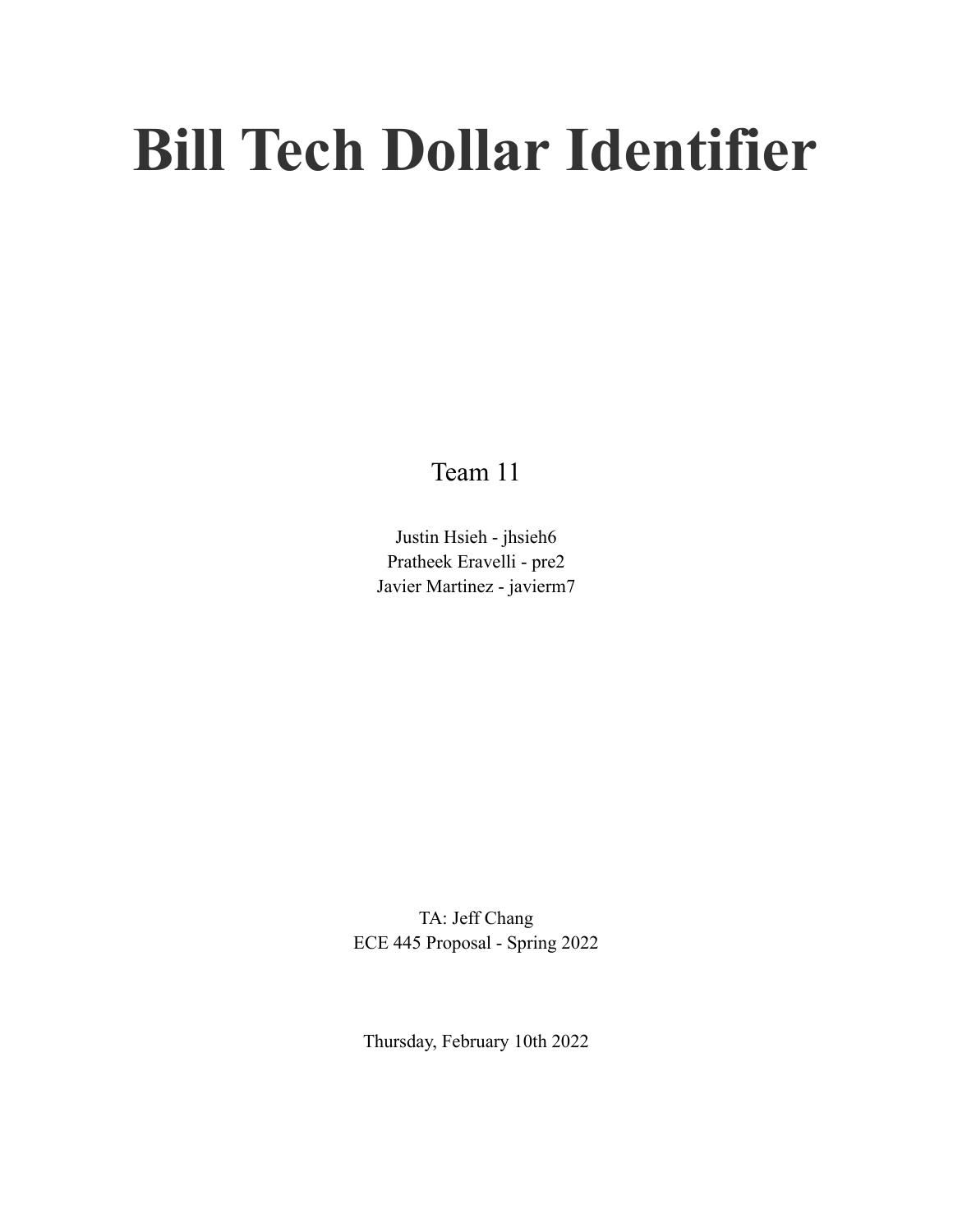# **1. Objective and Background**

## **1.1 The Problem**

In the United States, paper currency cannot be easily identified by those with either visual impairments or blindness. This reality is a uniquely American one, as America is one of the few nations that does not have tactile makers or different sizes in its paper Currency [2]. For those who are blind in the United States, many have developed identification systems that require folding bills in unique ways [2]. This system works when the identity of the bill is known in advance but it can become messy when the user is given unknown bills. Without the help of another person this can be a difficult task and for those who live alone, almost impossible. In order to aid those with visual impairments who live alone, we propose a desktop device that can identify any paper legal tender in the United States, the Bill Tech Dollar Identifier.

## **1.2 Our Solution**

The Bill Tech Dollar Identifier works by taking a picture of a piece of currency. The user puts the piece of currency on a tray and pushes a button on the physical device. After a brief delay, the device will take a picture of the bill and after a few seconds, the microprocessor will be able to correctly identify the value of the bill and output its value from the speaker of the device.

This device differs from mobile app solutions because it does not require a phone to use. The device will be following design standards for ease of use that make it more accessible. The Bill Tech Dollar Identifier only uses a button and power switch as inputs from the user, allowing the user to easily become familiar with the controls.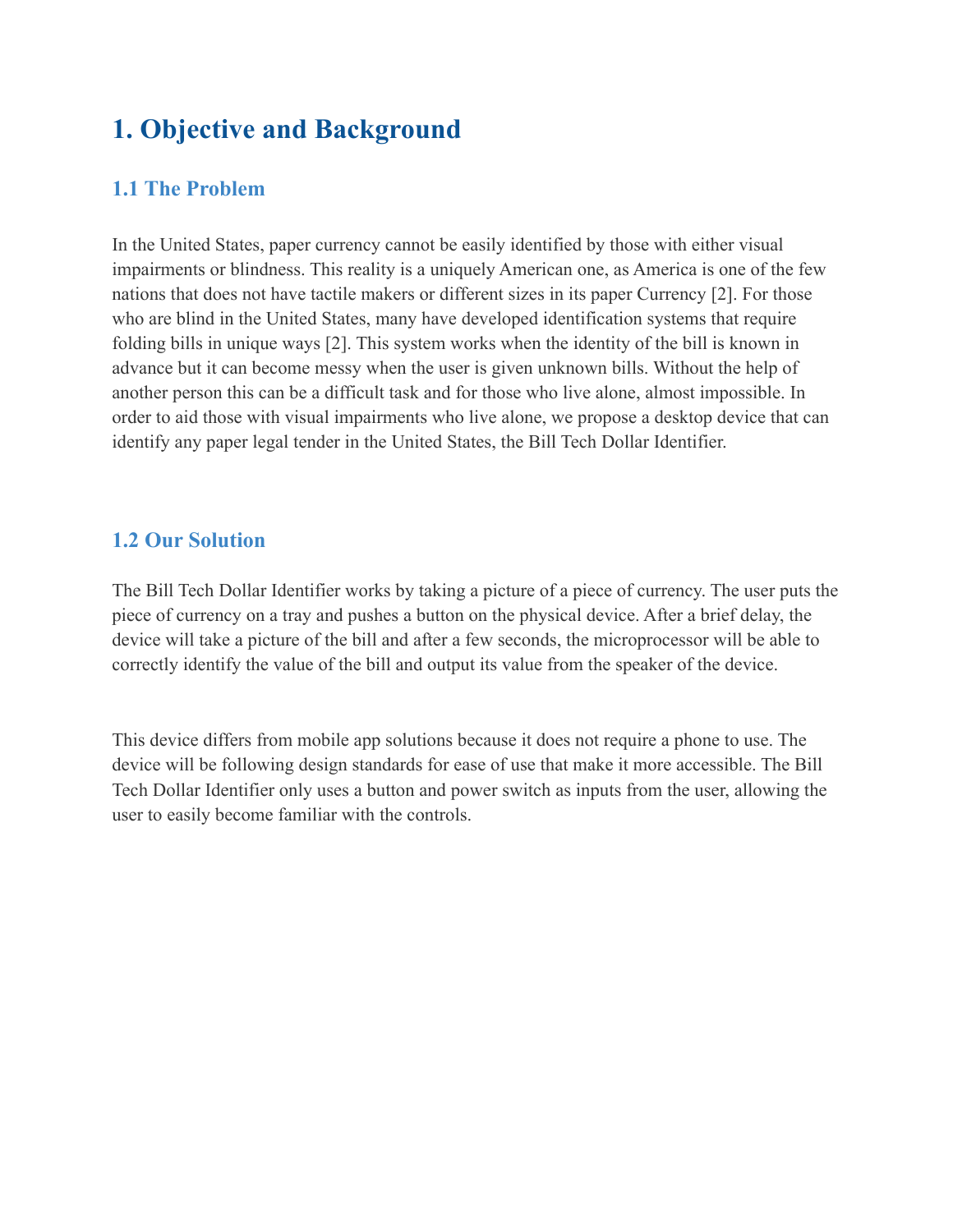## **1.3 Visual aid**



*Figure 1: Bill tech visual aid*

# **1.4 High-Level Requirements List**

- 1. The machine is able to correctly identify the bill presented on the loading tray with an accuracy rate of 0.95 and an error rate of 0.03.
- 2. The machine should produce differentiable audible responses upon identification of different bill types. For instance, a one-dollar bill would produce one beep while a five dollar bill would produce two beeps.
- 3. The machine should be able to run independently on battery power for at least 1 hour on a single charge.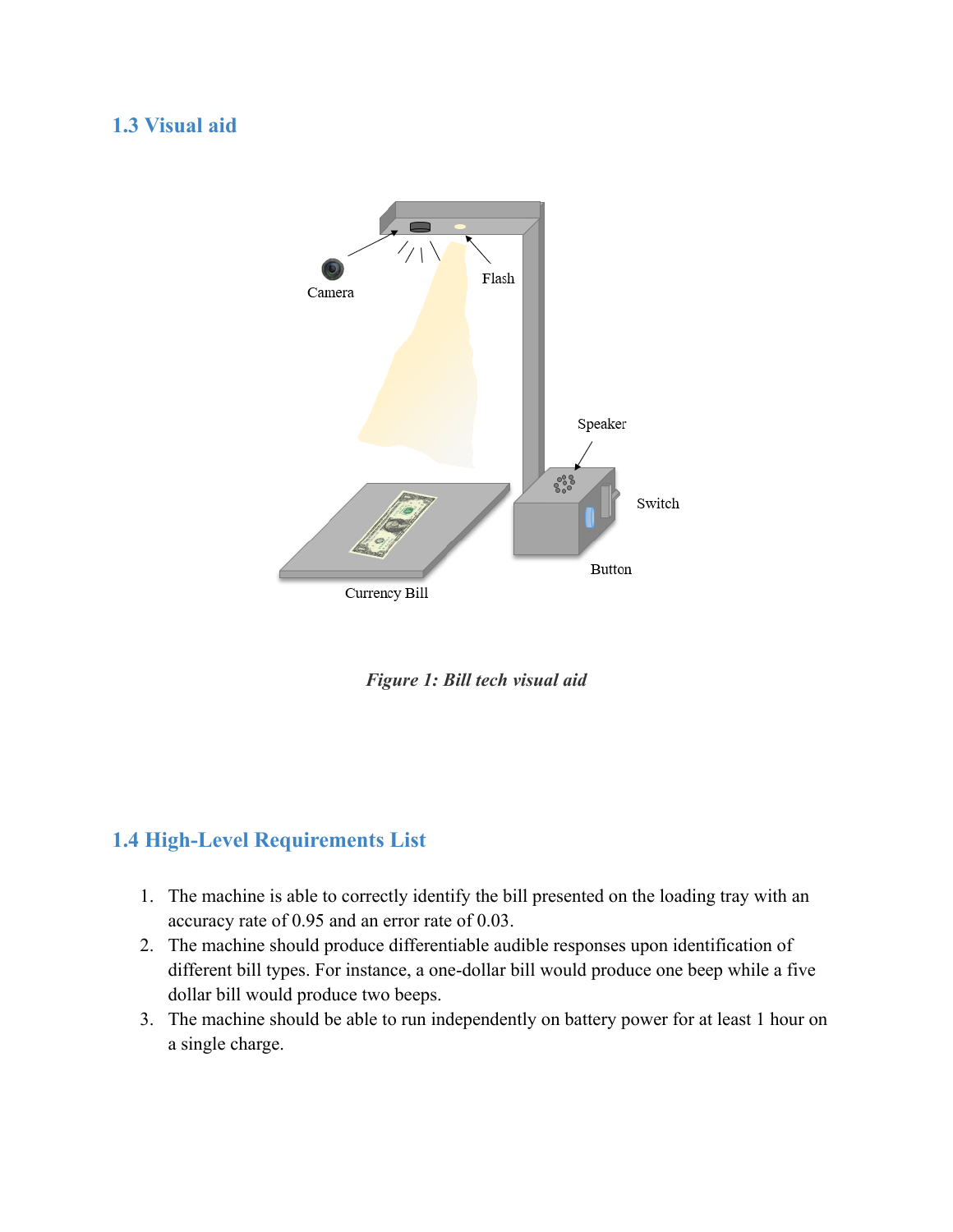# **2 Design and Requirement**

# **2.1 Block Diagram**



**GPIO Bus** 

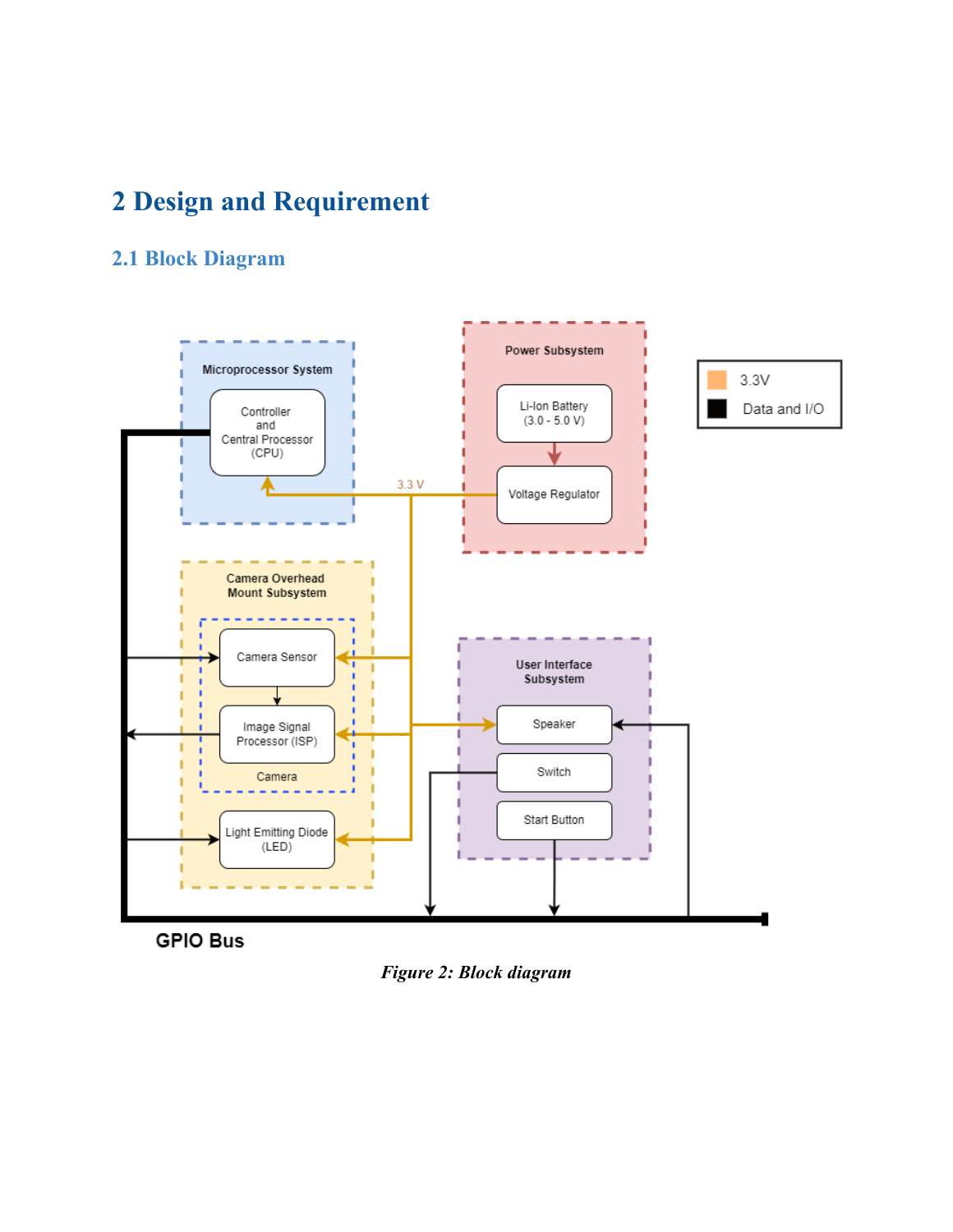## **2.2 Block descriptions**

#### **User Interface Subsystem**

The User Interface block includes the switch, start button and the speaker. It is through these elements how the user physically interacts with our device. The switch and the button detect the user's inputs and send the signal to the microcontroller. The speaker works as an output, producing differentiable audible responses so the user can identify the bill value.

#### **Requirements**

- Switch
- Button
- Speaker
	- At least 60 dB in volume
	- Frequency range between 500 Hz and 2 kHz
	- Operating range between 3.3 and 5V

#### **Camera Overhead Mount Subsystem:**

This system ties directly with the microprocessor and the user interface. When the user presses the start button with the device turned on the microprocessors system sends a control signal to the camera and the LED. The LED will then turn on to illuminate the tray, which holds the dollar, and the camera system will take the picture. The ISP on the camera will then process the photo and go through Analog to Digital Conversion and send this data through the GPIO to the microprocessor for image analysis.

#### **Requirements**

- **Camera** 
	- Resolution of 1 MP  $(+/- 0.2)$
	- Built-in image signal processor (ISP)
	- Operating range between 3.3 and 5V
- LED light
	- At least 30 Lumens in brightness
	- Operating voltage of 3.3V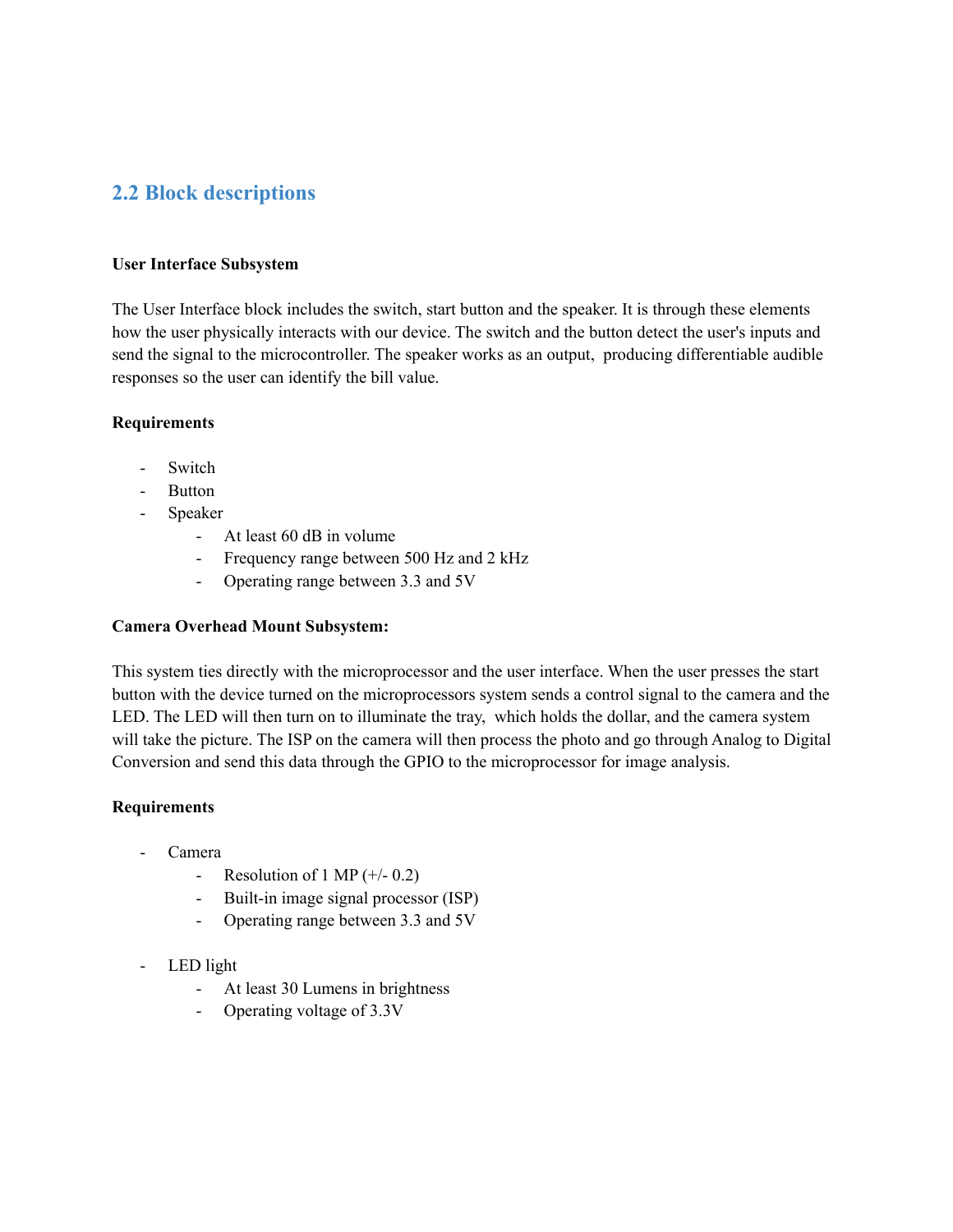#### **Microprocessor System Mount Subsystem:**

This block takes care of both controlling the individual elements like the LED and the speaker, but also performs most of the image analysis. This system will have an image processing model loaded on its flash memory and will use this model to identify bills. After Image processing is finished signals will be sent to the speaker so that the user can know the identity of the bill.

#### **Requirements**

- Microprocessor
	- 2 MB of flash memory
	- 512 kB of RAM
	- 200 MHz clock speed
	- 6 or more lanes of GPIO
	- Operating range of 3.3V

#### **Power Subsystem**

This block has to do with powering each of the components in the stable range. Through the use of a batter and a voltage regulator this block is able to safely power multiple components with varying voltage requirements. This system interacts with the LED, the speaker, the camera, and the microprocessor. This system works in tandem with the microprocessor to both regulate voltage as well as turning off voltage levels to each of the components.

#### **Requirements**

- Battery
	- Rechargeable Li-Ion battery
	- Capacity 3500 mAh
	- Operating voltage 3.3 5V

### **2.3 Tolerance Analysis**

As our device works by taking a picture of a bill and using a model to know its value, making a good picture is an important component in our project. To get a good image we have to take the picture at a suitable distance from the bill, about 10 inches and use a LED with a suitable luminance because the picture quality depends on the bill brightness.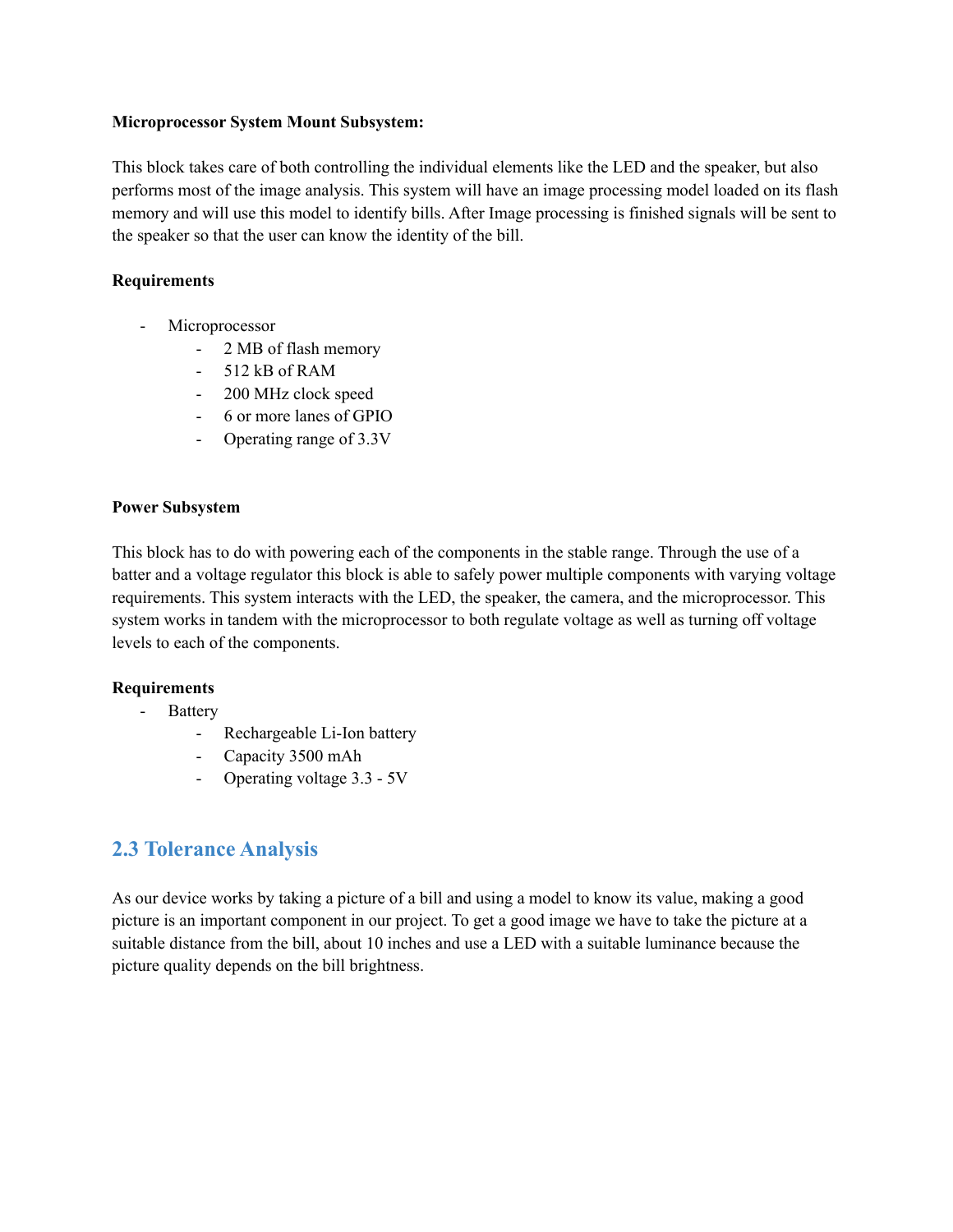# **3 Ethics and Safety**

The main ethical concerns come from taking pictures of legal currency. Individuals are allowed to take pictures of currency if the pictures are either smaller than 75% of the size of the original bill or bigger than 150% of the size and the picture shows only a single side of the bill. These pictures also need to be deleted after use [3].

The model will be trained by pictures of bills that will be gathered by the group. This training data will be deleted after the identification model is built. The device itself will only need to keep the picture of the currency in memory for the amount of time it takes the model to come up with a classification, approximately 5 seconds. After the bill has been identified the picture will be deleted, complying with federal standards[3].

In terms of safety concerns this device is operating with both low Voltage and Current levels which do not pose a risk to any of the group members. LEDs will not be of a strong enough luminance to pose a risk to vision and speakers will not produce a loud enough sound to cause hearing loss. In order to uphold safety standards, members of the group will comply with all safety precautions in the senior design lab as well as carefully following instructions on proper etiquette and technique when it comes to soldering components.

We will be following all codes of ethics from IEEE [1] by both upholding moral and ethical standards amongst ourselves and others, continually thinking of ethical solutions to problems that do not introduce conflicts of interest, and always thinking about and communicating with the visually impaired and blind community of which this product is centered around helping.